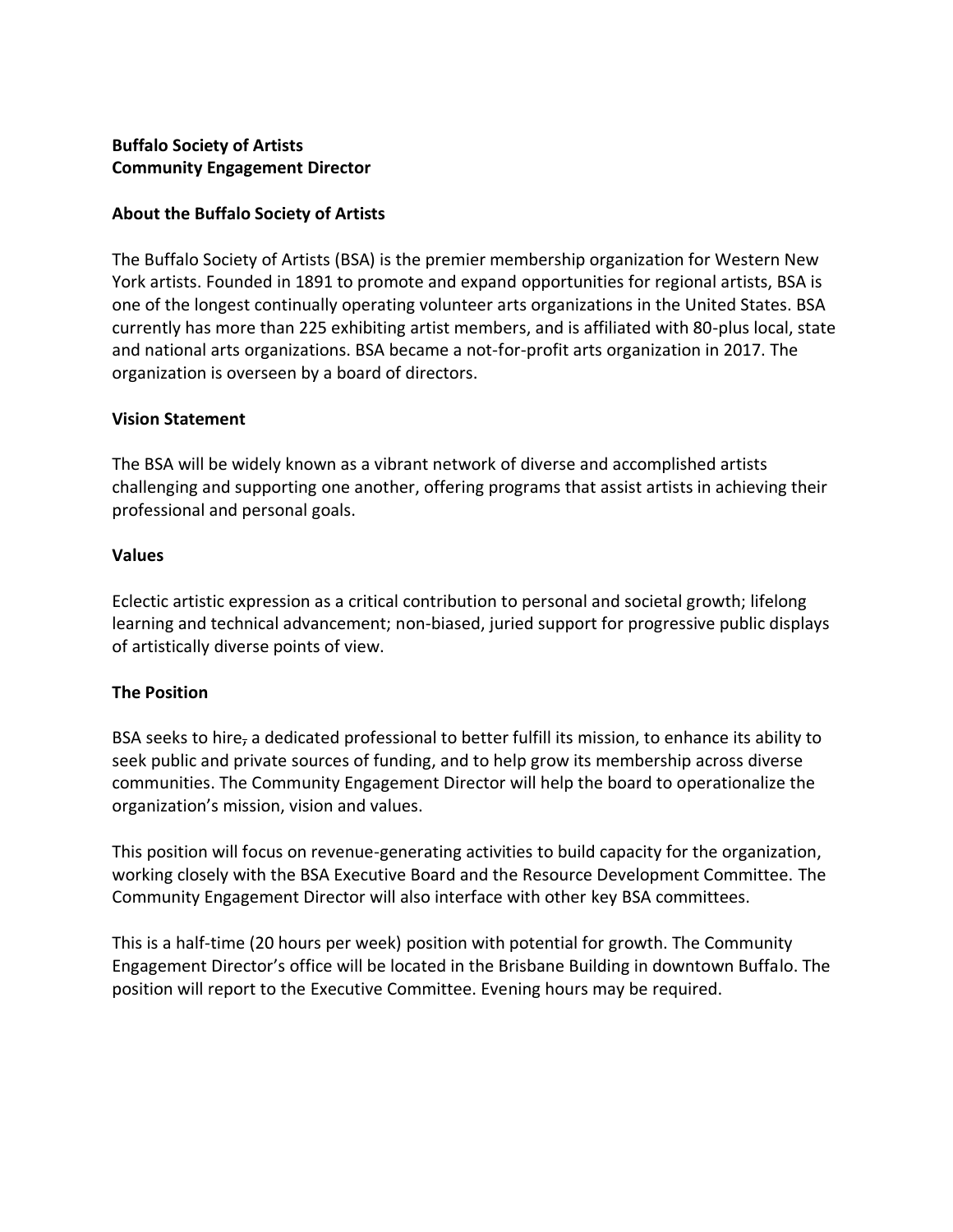## **Responsibilities**

### **Fundraising**

- Work with BSA Executive Board and Resource Development Committee to develop comprehensive fundraising strategies, execution plans and goals, such as and not limited to:
	- $\circ$  Manage larger gift program (individuals, corporations, foundations, legacy giving), the annual solicitation campaign, including direct mail, email, social media, fundraising activities related to events and maintain the exhibition sponsorship program, including solicitations and sponsor recognition.
	- o Research new sources of revenue generation for the organization, including writing, submitting and secure grants from public and private entities as well as managing the funds received.
- Work with Corresponding Secretary to acknowledge all donors

#### **Membership Growth**

- Work with BSA Executive Board Membership Committee on strategies to grow BSA membership and related revenues, especially among younger artists and within diverse communities.
- Secure benefits for members (i.e. discounts) from businesses or organizations.

#### **Databases and Reports**

- Establish and maintain a fundraising prospect and donor database
- Work with Treasurer to track funds from grants and fundraising efforts
- Present regular reports to BSA Executive Board and the Resource Development Committee.

#### **Required Qualifications**

- Bachelor's degree or
- Three years relevant work experience
- Tangible success in fundraising and grant writing efforts as well as grant management
- Demonstrated experience in data management and the ability to plan and meet deadlines
- Proven ability to team with community leaders to achieve common objectives as well as experience working with a nonprofit governing board
- Demonstrated excellence in clear and concise written and verbal communication, attention to detail and high degree of accuracy
- Ability to work independently and improve and manage processes to ensure success
- Proficient user of Microsoft applications (Word, Excel, Powerpoint) and google docs.
- Familiarity with email and social media marketing tools, as well as
- Commitment to support BSA's mission, vision and values